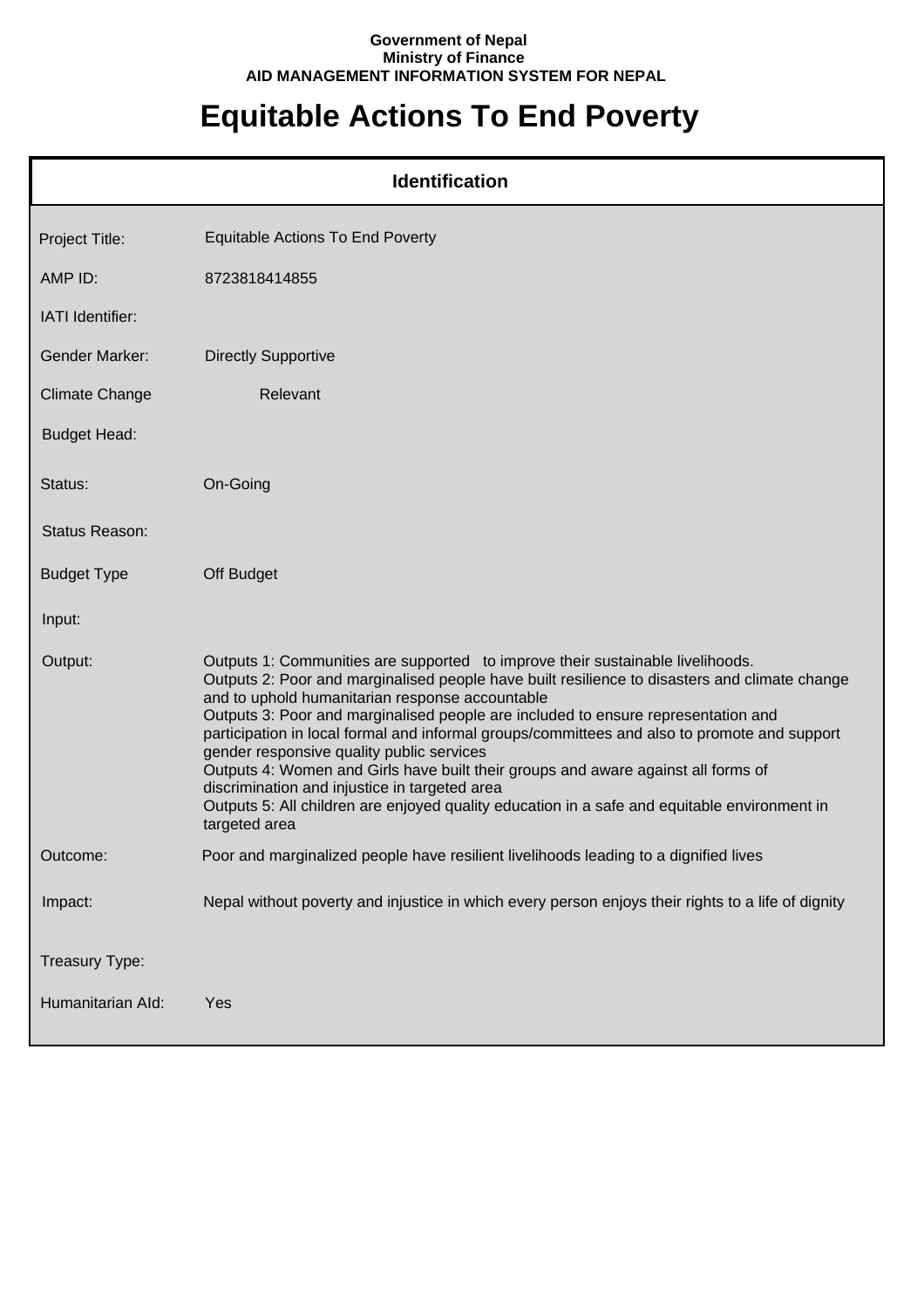| <b>Location</b>            |            |  |
|----------------------------|------------|--|
| Location                   | Percentage |  |
| Terhathum (Manglung)       | 5.0%       |  |
| Siraha (Siraha)            | 3.0%       |  |
| Kaski (Pokhara)            | 2.0%       |  |
| Sindhupalchok (Chautara)   | 7.0%       |  |
| Nawalparasi (Parasi)       | 5.0%       |  |
| Doti (Dipayal)             | 6.0%       |  |
| Makwanpur (Hetauda)        | 1.0%       |  |
| Kailali (Dhangadhi)        | 2.0%       |  |
| Bhaktapur (Bhaktapur)      | 1.0%       |  |
| Sankhuwasabha (Khandbari)  | 4.0%       |  |
| Bajura (Martadi)           | 4.0%       |  |
| Kathmandu (Kathmandu)      | 16.0%      |  |
| Banke (Nepalgunj)          | 6.0%       |  |
| Morang (Biratnagar)        | 4.0%       |  |
| Rasuwa (Dhunche)           | 5.0%       |  |
| Kavrepalanchok (Dhulikhel) | 9.0%       |  |
| Bardiya (Gulariya)         | 6.0%       |  |
| Palpa (Tansen)             | 4.0%       |  |
| Lalitpur (Patan)           | 7.0%       |  |
| Bara (Kalaiya)             | 3.0%       |  |

| <b>National Plan</b> |            |
|----------------------|------------|
| Program              | Percentage |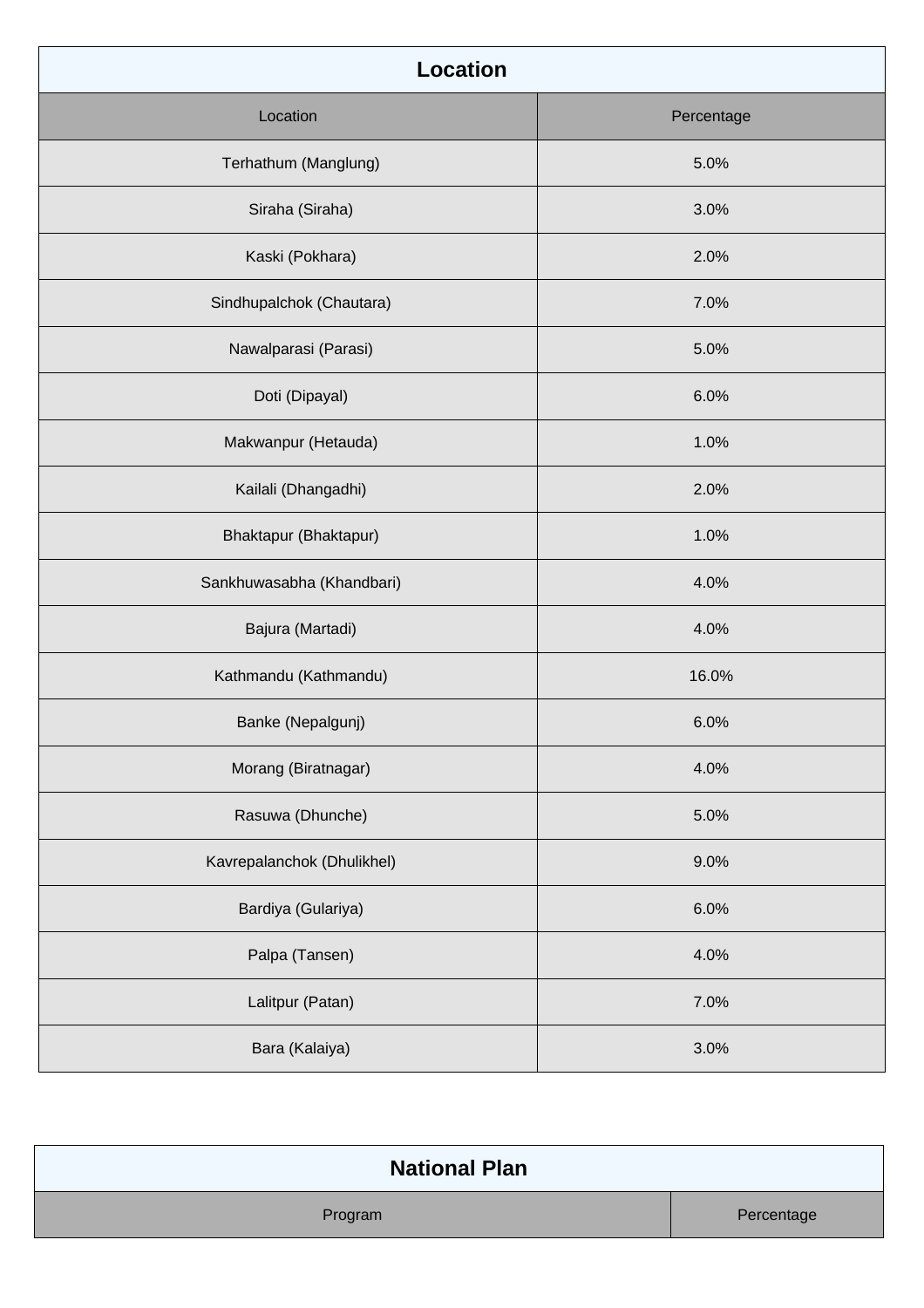| Program                                                                                                                          | Percentage |
|----------------------------------------------------------------------------------------------------------------------------------|------------|
| Agriculture and Food Security   Macroeconomic Policy and Economic Development Policy<br>] [ National Development Plan (NDP) ]    | 15.0%      |
| [ Decentralization, Self Governance and Local Development ] [ Social Development Policy ] [<br>National Development Plan (NDP) 1 | 15.0%      |
| [ Gender Equity, Women Development ] [ Peace, rehabilitation and Inclusive Development ] [<br>National Development Plan (NDP) 1  | 14.0%      |
| [Environment and Climate Change] [Infrastructure Development Policy] [National<br>Development Plan (NDP) ]                       | 34.0%      |
| [Youth and Development] [Social Development Policy] [National Development Plan<br>$(NDP)$ ]                                      | 22.0%      |

| <b>Sector</b>                                                  |            |  |
|----------------------------------------------------------------|------------|--|
| Sector                                                         | Percentage |  |
| Nepal Sector Classification EDUCATION 0                        | 22.0%      |  |
| Nepal Sector Classification WOMEN, CHILDREN & SOCIAL WELFARE 0 | 14.0%      |  |
| Nepal Sector Classification PEACE AND RECONSTRUCTION 0         | 31.0%      |  |
| Nepal Sector Classification LIVELIHOOD 0                       | 18.0%      |  |
| Nepal Sector Classification POLICY AND STRATEGIC 0             | 15.0%      |  |
| Nepal Functional Coding OFF BUDGET 0                           | 100.0%     |  |

| <b>Implementing/Executing Agency</b>              |       |  |
|---------------------------------------------------|-------|--|
| Donor                                             |       |  |
| <b>Action Aid International</b>                   | 0.0%  |  |
| <b>Responsible Organization</b>                   |       |  |
| Ministry of Cooperative and Poverty Alleviation   | 20.0% |  |
| Ministry of Agriculture and Livestock Development | 20.0% |  |
| Ministry of Education                             | 20.0% |  |
| Ministry of Women, Children & Social Welfare      | 20.0% |  |
| Ministry of Land Reform and Management            | 20.0% |  |
| <b>Executing Agency</b>                           |       |  |
| <b>PNGOs</b>                                      | 70.0% |  |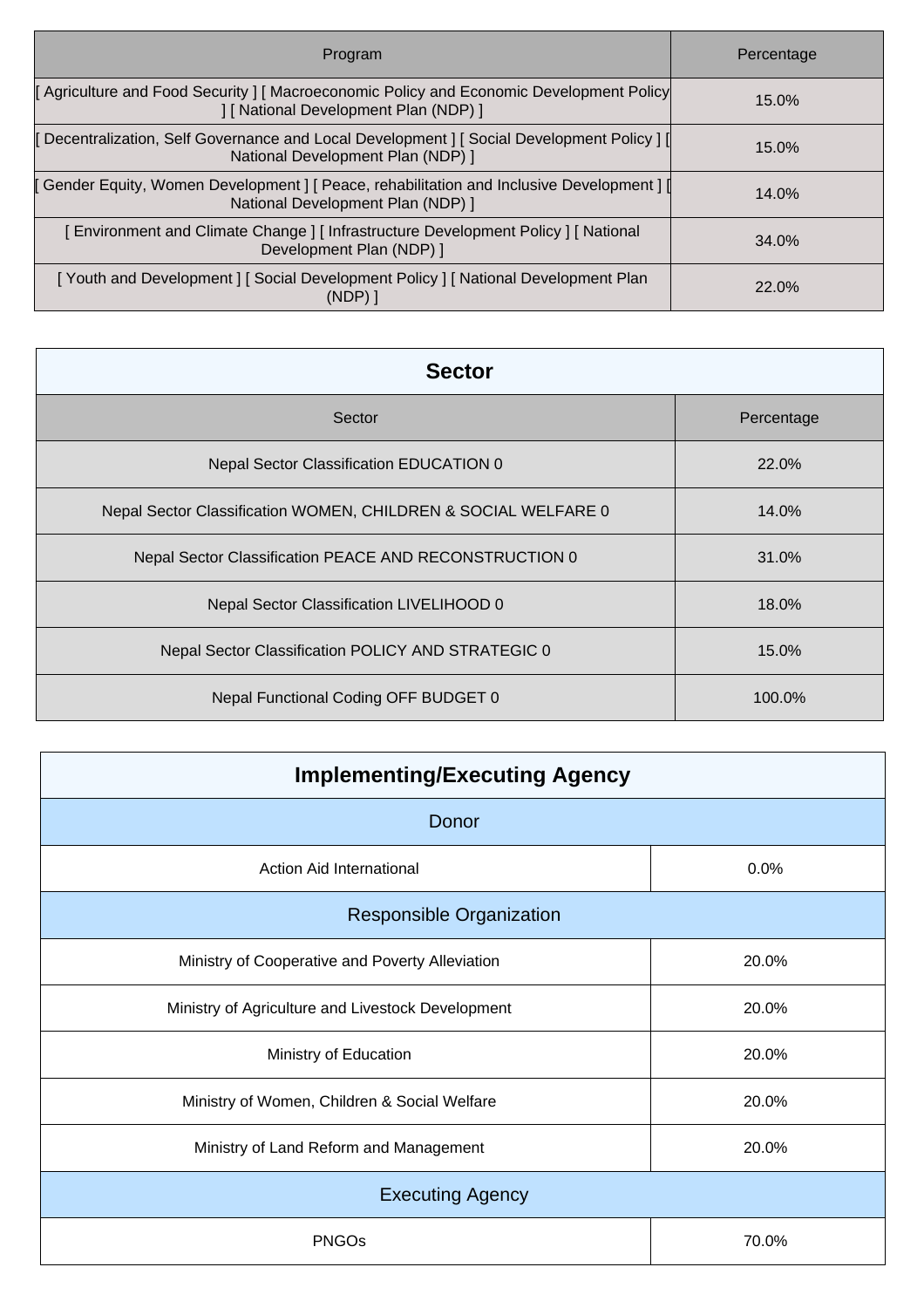| Action Aid International Nepal | 30.0%  |  |
|--------------------------------|--------|--|
| <b>Implementing Agency</b>     |        |  |
| <b>NGOs</b>                    | 100.0% |  |

| <b>Funding</b>      |                       |                            |                                 |            |                     |
|---------------------|-----------------------|----------------------------|---------------------------------|------------|---------------------|
| Transaction<br>Date | Type of<br>Assistance | Mode of<br>Payment         | Post Earthquake<br>Assistance   | Commitment | <b>Disbursement</b> |
|                     |                       |                            | <b>Action Aid International</b> |            |                     |
|                     |                       |                            | <b>Actual</b>                   |            |                     |
| 6/30/2020           | <b>Grant Aid</b>      | Commodity                  | Yes                             | 10         | 86,342              |
| 6/30/2016           | <b>Grant Aid</b>      | <b>Direct Payment</b>      | Yes                             | Ю          | 1,047,653           |
| 6/30/2020           | <b>Grant Aid</b>      | <b>Direct Payment</b>      | No                              | Ŋ          | 348,607             |
| 1/1/2016            | <b>Grant Aid</b>      | <b>Direct Payment</b>      | Yes                             | 4,954,169  | 10                  |
| 12/31/2016          | <b>Grant Aid</b>      | <b>Direct Payment</b>      | Yes                             | O          | 415,768             |
| 6/30/2017           | <b>Grant Aid</b>      | <b>Direct Payment</b>      | Yes                             | Ю          | 1,240,773           |
| 12/31/2017          | <b>Grant Aid</b>      | <b>Direct Payment</b>      | Yes                             | N          | 2,001,896           |
| 6/30/2018           | <b>Grant Aid</b>      | <b>Direct Payment</b>      | Yes                             | Ю          | 693,373             |
| 12/31/2018          | <b>Grant Aid</b>      | <b>Direct Payment</b>      | Yes                             | O          | 279,708             |
| 6/30/2019           | <b>Grant Aid</b>      | <b>Direct Payment</b>      | Yes                             | Ю          | 177,949             |
| 12/31/2019          | Grant Aid             | Direct Payment             | Yes                             | 0          | 42,895              |
| 6/30/2020           | <b>Grant Aid</b>      | <b>Direct Payment</b>      | Yes                             | Ю          | 4,806               |
| 1/1/2016            | <b>Grant Aid</b>      | <b>Direct Payment</b>      | No                              | 11,421,465 | Ю                   |
| 6/30/2016           | <b>Grant Aid</b>      | <b>Direct Payment</b>      | N <sub>o</sub>                  | Ю          | 1,557,361           |
| 12/31/2016          | <b>Grant Aid</b>      | <b>Direct Payment</b>      | No                              | 0          | 1,328,793           |
| 6/30/2017           | <b>Grant Aid</b>      | <b>Direct Payment</b>      | No                              | 10         | 2,041,983           |
| 12/31/2017          | <b>Grant Aid</b>      | <b>Direct Payment</b>      | No                              | U          | 1,614,973           |
|                     |                       | <b>UNDISBURSED BALANCE</b> |                                 | 3,492,756  |                     |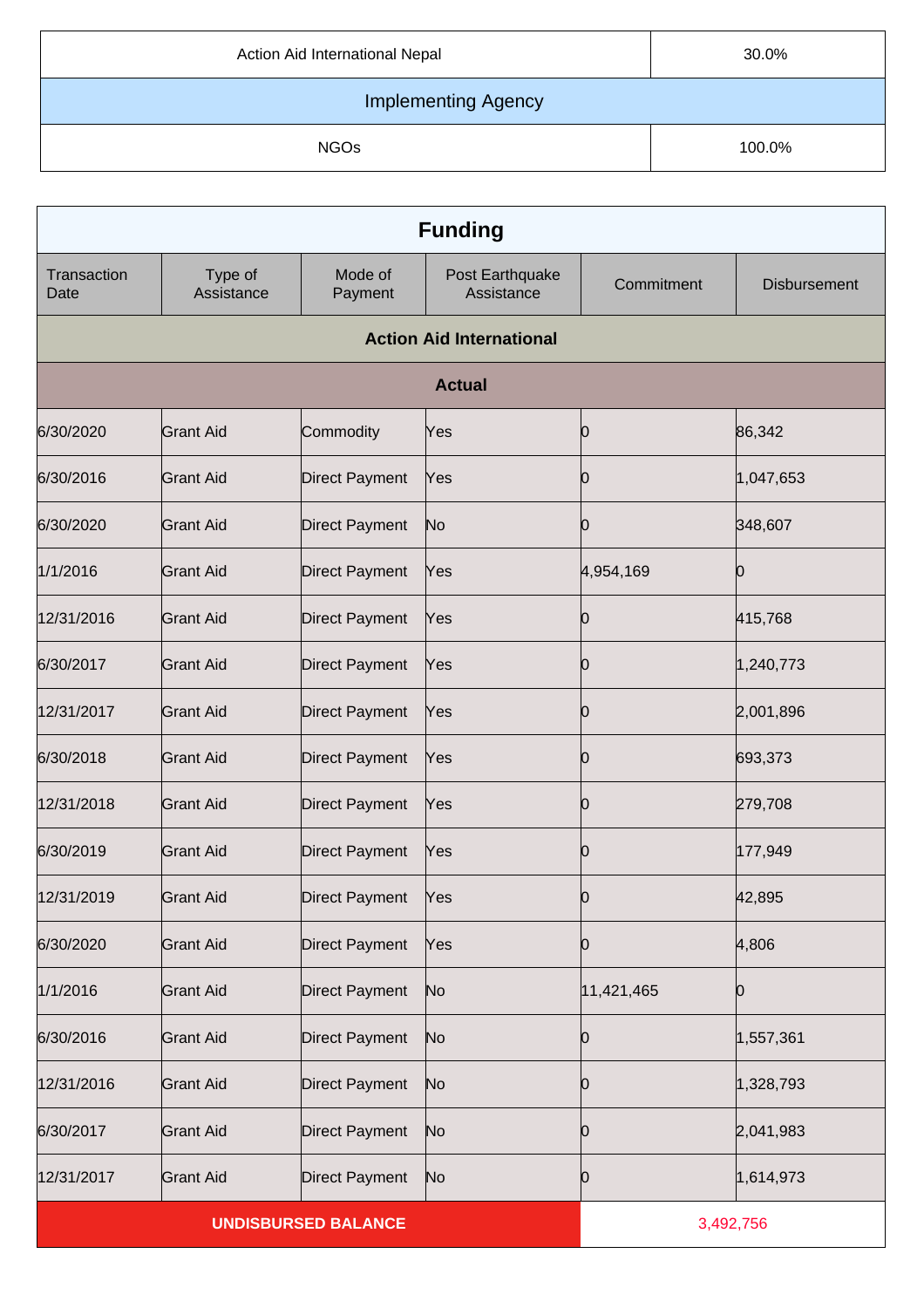| Transaction<br>Date | Type of<br>Assistance      | Mode of<br>Payment               | Post Earthquake<br>Assistance | Commitment   | <b>Disbursement</b> |
|---------------------|----------------------------|----------------------------------|-------------------------------|--------------|---------------------|
| 6/30/2018           | Grant Aid                  | <b>Direct Payment</b>            | N <sub>o</sub>                | Ю            | 1,267,760           |
| 12/31/2018          | Grant Aid                  | <b>Direct Payment</b>            | No                            | 10           | 659,068             |
| 6/30/2019           | Grant Aid                  | <b>Direct Payment</b>            | No                            | 10           | 750,130             |
| 12/31/2019          | Grant Aid                  | <b>Direct Payment</b>            | No                            | 0            | 715,642             |
| <b>Total</b>        |                            |                                  | 16,375,633                    | 16,275,474   |                     |
|                     |                            |                                  | <b>Planned</b>                |              |                     |
| 12/31/2016          | <b>Grant Aid</b>           | <b>Direct Payment</b>            | Yes                           | 0            | 2,092,584           |
| 12/31/2017          | <b>Grant Aid</b>           | <b>Direct Payment</b>            | Yes                           | Ю            | 2,753,190           |
| <b>Total</b>        |                            |                                  | $\mathbf 0$                   | 4,845,774    |                     |
|                     |                            | Total (Action Aid International) |                               | 16,375,633   | 21,121,248          |
|                     | <b>UNDISBURSED BALANCE</b> |                                  |                               | $-4,745,615$ |                     |

|                                | <b>Progress Achieved</b> |
|--------------------------------|--------------------------|
| Progress Achieved:             |                          |
| Key Problems:                  |                          |
| Steps Taken to Solve Problems: |                          |